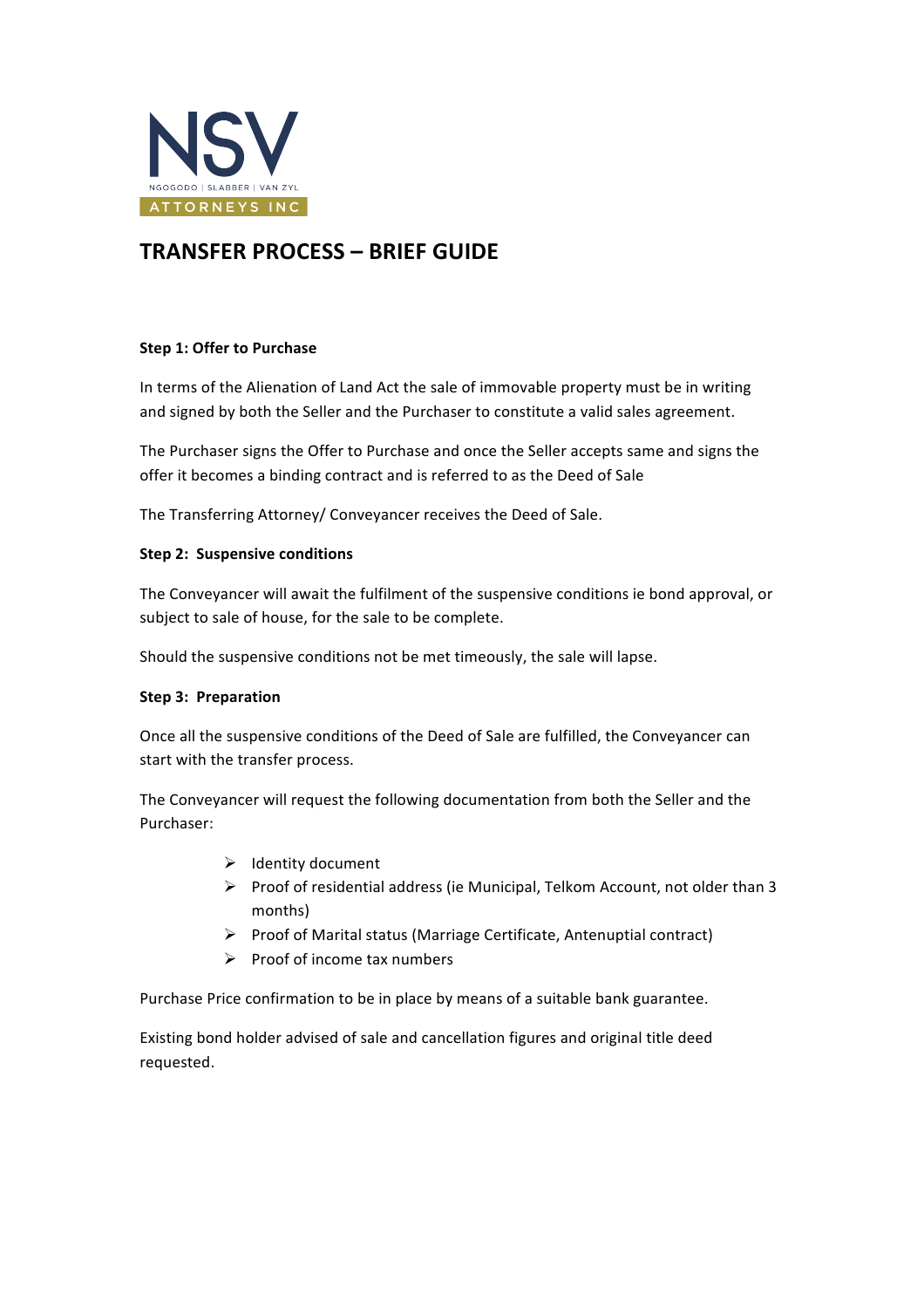#### **Step 4: Documents and Payment of Costs**

Seller and Purchaser to finalise an appointment with the Conveyancer, to attend to the signing of transfer documentation.

The Seller signs a power of attorney, transfer duty declaration and affidavit concerning identity, marital status and FICA status.

The Purchaser signs a similar affidavit, as well as a transfer duty declaration

The **Purchaser** is usually liable for the payment of transfer costs, payable to the Conveyancer, which includes:

- $\triangleright$  Conveyancer's Transfer Fees
- $\triangleright$  Transfer Duty payable to SARS
- **▶** Deeds Office, FICA, Post & Petties

The **Seller** is responsible for certain Clearance Certificates:

- $\triangleright$  Certificate of Compliance in respect of:
	- Electrical Certificate
	- Beetle Certificate
	- Gas Certificate
	- Electric Fence Certificate
	- Plumbing Certificate (only required by certain Municipalities)
	- Municipal Rate Clearance
	- Body Corporate Levies Clearance Certificate/ Home Owners Association Consent

#### **Step 5: Lodgement at the Deeds Office**

Once Transfer Duty, Rates Clearance Certificate as well as the original Title Deed have been obtained, arrangements for simultaneous lodgement with the Bond Cancellation Attorneys (if Seller has an existing bond) and Bond Attorneys (if Purchaser is registering a new bond)

A Deeds Office barcode is allocated for tracking the transaction in the Deeds Office, once lodged.

The Examination process takes between 10 -15 working days before the Deeds will come up for Registration.

#### **Step 6: Registration**

Registration of transfer is effected by the signing of the Deeds of Transfer by the Conveyancer, in the presence of the Registrar of Deeds.

On registration of transfer, the ownership of the property passes to the Purchaser.